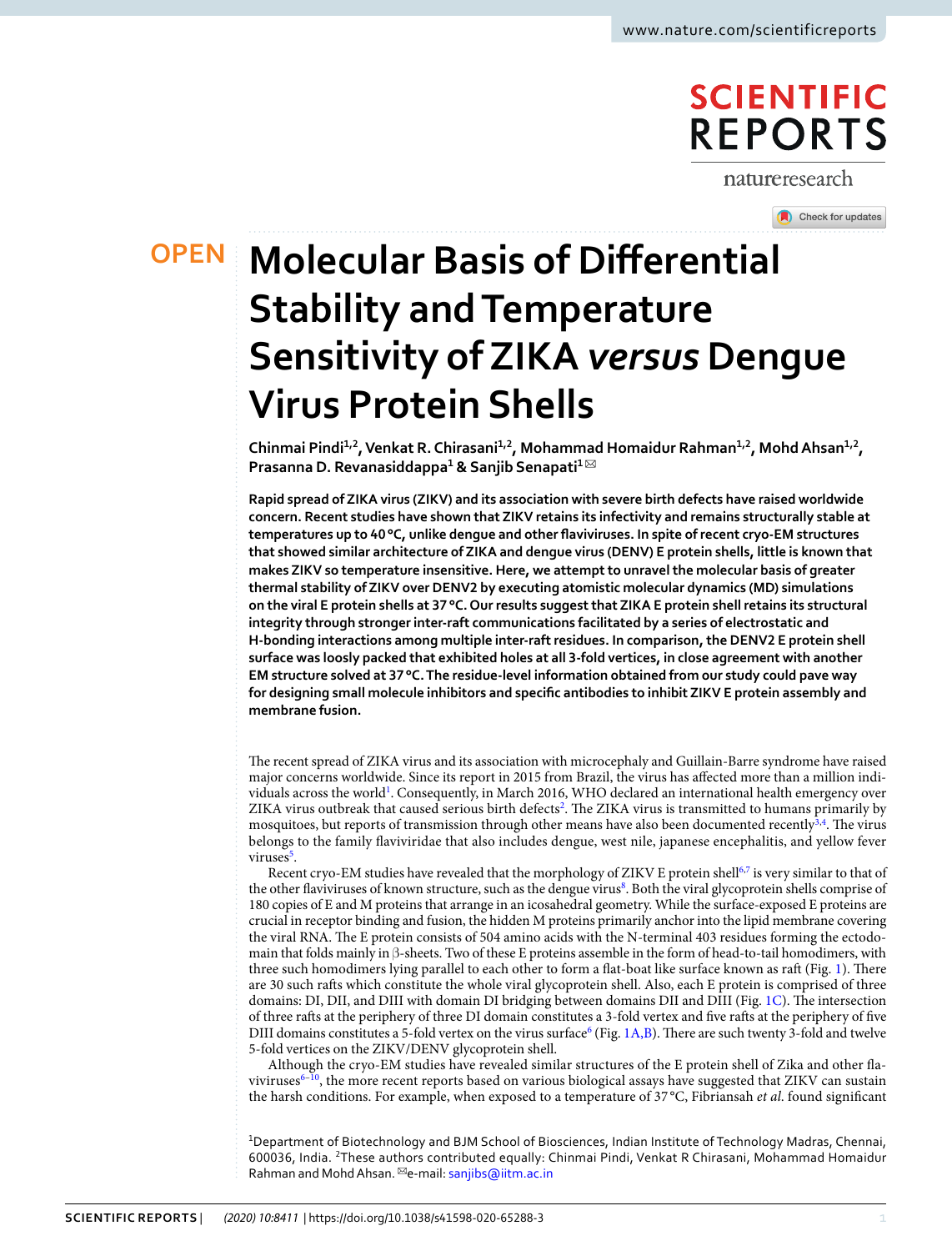

<span id="page-1-0"></span>**Figure 1.** Architecture of the viral glycoprotein shell. On the shell surface, (**A**) a 3-fold vertex comprised of three intersecting rafts and (**B**) a 5-fold vertex comprised of five intersecting rafts, are highlighted. Conventional nomenclature of the six constituent E proteins in a raft is used with molecule A/A' shown in cyan, molecule B/B' in blue, and molecule C/C' in pink. (**C**) E protein homodimer showing the constituent domains. The figures are generated by Chimera 1.11 software suite [\(http://www.rbvi.ucsf.edu/chimera\)](http://www.rbvi.ucsf.edu/chimera)<sup>[30](#page-8-13)</sup> with the coordinates of ZIKV glycoprotein extracted from PDB (PDB ID: 5IRE).

expansion in the E protein shell of DENV with hole at its all 3-fold vertices<sup>[9](#page-8-9)</sup>. Rossmann and coworkers reported a conformational transition of dengue virus from smooth to bumpy surface due to the change in temperature<sup>[10](#page-8-8)</sup>. Later, Lim et al. found serotype-specific expansion in this virus with the DENV serotype 2 (DENV2) exhibiting notable instability in its structure at 37 °C<sup>[11](#page-8-10)</sup>. On the contrary, Kostyuchenko et al. have shown that the incubated ZIKV samples at 3[7](#page-8-6) °C have smooth surfaced particles<sup>7</sup>. Also, their plaque assays showed little change in infectiv-ity of ZIKV, whereas the infectivity of DENV2 was greatly reduced with increasing temperature<sup>[7](#page-8-6)</sup>. It is to be noted that the observed differences in infectivity by Kostyuchenko et al. were not assessed in human cells, nor in-vivo and hence do not provide any direct link between the structural stability and infectivity. Though the increasing number of dengue infections indicates its adaptability to the human body temperature (36.5 to 37.5 °C), several studies have highlighted the effect of temperature on the structure of DENV. However, the molecular basis of this greater stability of ZIKV over DENV2 is unknown. In this study, we attempt to understand the underlying molecular mechanism of the differential stability of ZIKV and DENV2 (NGC strain) at 37 °C.

Even though the cryo-EM studies have provided important information about the structures of different flavivirus E protein shells, the atomistic details pertaining to their differential stability is yet to be known. Here, we employ atomistic molecular dynamics simulations to explore the dynamical changes in virus protein shell structures, subjected to high temperature. We specifically focus on the viral glycoprotein shell, since this constitutes the first level of protection to the viral RNA and thus contributes significantly to the viral stability. Molecular dynamics (MD) simulation is a state-of-the-art computational method that can capture time-dependent conformational changes in biomolecules at varied conditions by calculating inter-atomic forces through solving Newton's second law. This techniques can not only apprehend the time-dependent changes that the virus protein shell under- $\text{goes}^{12-15}$  $\text{goes}^{12-15}$  $\text{goes}^{12-15}$ , but also trace the atomic-level contacts and interactions at protein-protein interfaces which are difficult to capture experimentally.

Our simulation results show that while the glycoprotein shell of ZIKV was intact at high temperature, the glycoprotein shell of DENV2 loosened up through the raft-raft interfaces triggered by the formation of holes at 3 and 5-fold vertices. The stronger raft-raft interfaces on ZIKV protein shell showed the presence of multiple polar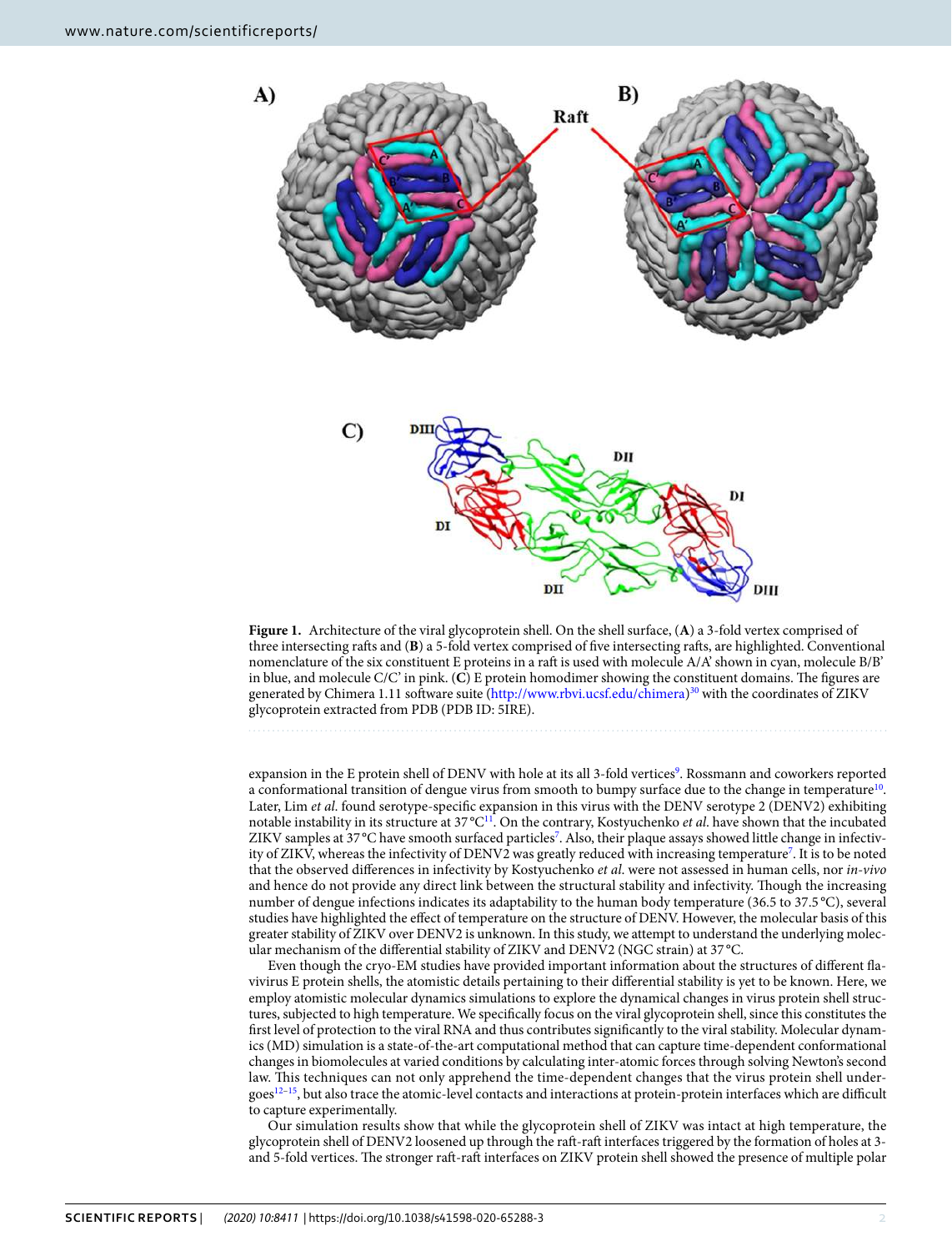

<span id="page-2-0"></span>**Figure 2.** Comparison of the MD-derived and cryo-EM density maps. Results are shown for the aligned density maps of a slice of the glycoprotein shell, cut at the middle. The aligned slices are obtained from MD last frame (green) and starting cryo-EM map (red) of (A) ZIKV glycoprotein shell (PDB ID: 5IRE)<sup>[6](#page-8-5)</sup> and (B) DENV glycoprotein shell (PDB ID: 3J27)<sup>[8](#page-8-7)</sup>. The circles highlight the regions of maximum deviation. The density maps from both simulation data and EM coordinates were generated using VMD 1.9.3 software tool [\(http://www.](http://www.ks.uiuc.edu/Research/vmd/) [ks.uiuc.edu/Research/vmd/](http://www.ks.uiuc.edu/Research/vmd/)) [29](#page-8-14) . **(C**) Correlation between the simulated and cryo-EM density maps.

and H-bonding interactions, in comparison to the weak hydrophobic interactions on DENV2 glycoprotein shell surface. Protein structural network created at the representative vertices validated these findings by exhibiting stronger inter-raft communications in the interlocking FG-loops among five DIII domains in ZIKV.

## **Results and Discussion**

We performed atomistic MD simulations of ZIKV and DENV2 glycoprotein shells at 37 °C, starting from the available cryo-EM structures of ZIKV (PDBid: 5IRE)<sup>[6](#page-8-5)</sup> and DENV2 (PDBid: 3J27)<sup>[8](#page-8-7)</sup>. United-atom MD simulation for 40 ns duration was carried out for each of the ZIKV and DENV2 shell at 37 °C, along with the replica simulations of 20 ns for each system (Supplementary Table S1). As a preliminary analysis, deviations in the glycoprotein shell from the starting structures were calculated in terms of the protein backbone RMSD. Results show a slow equilibration, even though the RMSDs reaching to a plateau beyond 30 ns (see Supplementary Fig. S1A, B). Results also suggest the appearance of compact and smooth surfaced ZIKV versus loose and rough surfaced DENV2 glycoprotein shell at this increased temperature. The broken DENV2 glycoprotein shell structure matched very well with another cryo-EM structure of dengue reported at 37 °C (PDBid: 3ZKO)<sup>[9](#page-8-9)</sup>. The molecular basis of this temperature sensitivity of DENV2 versus insensitivity of ZIKV is discussed below.

**Compact and smooth surfaced ZIKV** *versus* **loose and rough surfaced DENV2 glycoprotein shell.** In agreement with the reported data of greater temperature insensitivity of ZIKV over DENV2, visual inspection of the simulation trajectories revealed greater stability of the ZIKV glycoprotein protein shell than DENV2 at the simulated temperature of 37 °C. To quantify the observed differences, we first aligned the MD generated density maps with the starting cryo-EM maps and the results are shown in Fig. [2.](#page-2-0) As evident, the aligned density maps from the MD data and cryo-EM structures show a reasonably good match for ZIKV, while they exhibit large non-overlapping regions for DENV2. The structural correlation with respect to the cryo-EM map was maintained above 0.82 for ZIKV, but it displayed a steady decline to 0.73 for the DENV2. This decline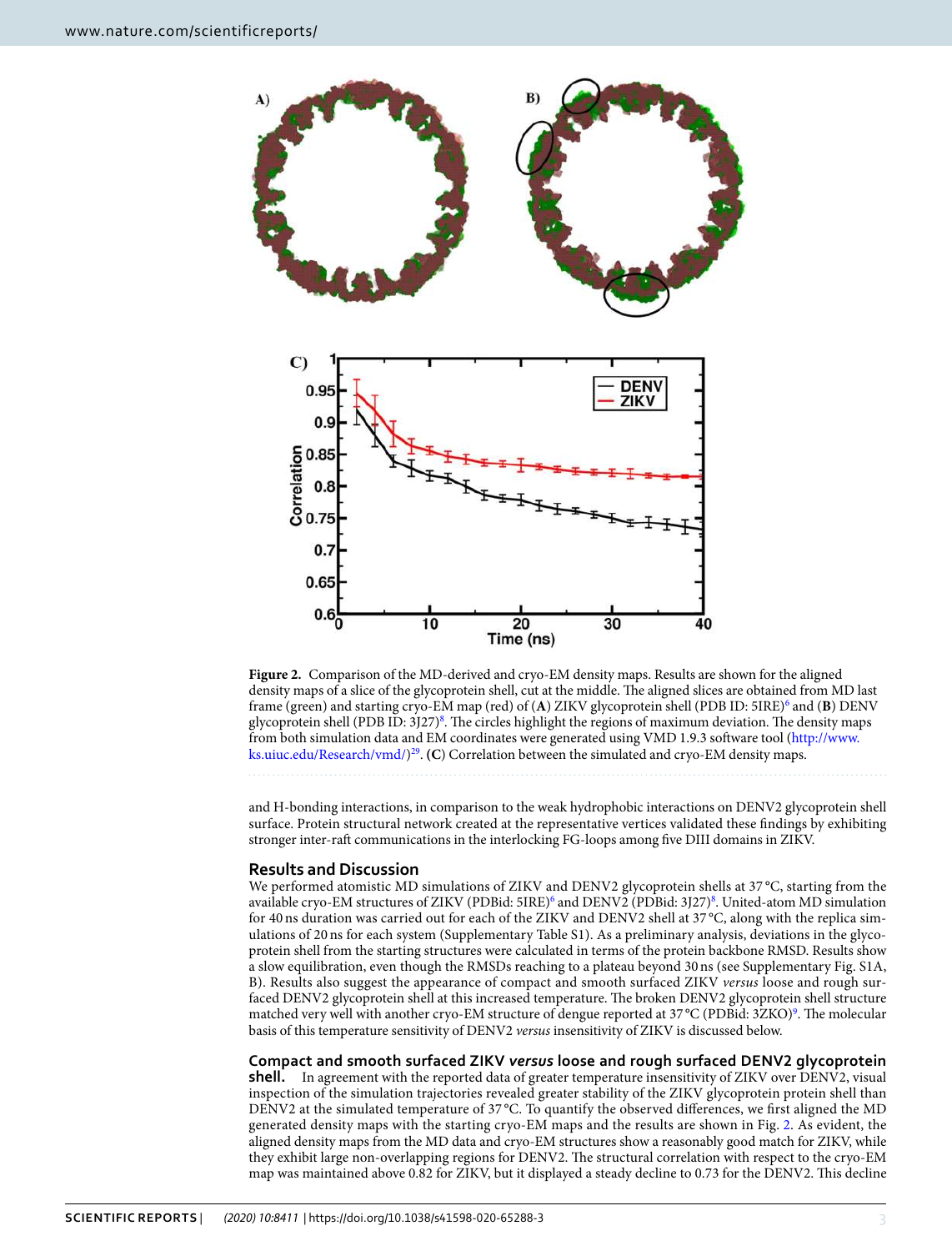

<span id="page-3-0"></span>**Figure 3.** ZIKV 3- and 5-fold vertices remain compact at 37°C. Time-averaged perimeters of all the twenty 3-fold and twelve 5-fold vertices of (**A**,**B**) DENV2 and (**C**,**D**) ZIKV from MD simulations, respectively. The calculated perimeters from EM structures are included in black dotted lines.

in correlation was also observed in the replica simulations with the values reaching to 0.87 for ZIKV and 0.79 for DENV2 as shown in Supplementary Fig. S1C.

Interestingly, the resultant structure of DENV2 from our simulation at elevated temperature matches very well with another cryo-EM structure of DENV2 solved at 37 °C<sup>[9](#page-8-9)</sup>. In close agreement with this EM structure, our simulated protein shell exhibits holes at all 3-fold vertices. The holes are quantified by calculating the time-averaged perimeters of the 3-fold vertices from the simulation data. As shown in Fig. [3](#page-3-0) and Supplementary Fig S2, all the twenty 3-fold vertices in DENV2 were greatly distorted and the perimeters increased significantly from the reference values in the starting EM structure. The values of the enlarged vertices were in the range of 42 to 62 Å with an average perimeter of 55 Å, compared to the starting cryo-EM value of 33 Å. On the contrary, ZIKV glycoprotein shell remained stable with the perimeters spanning between 43 and 58 Å relative to the EM value of 45 Å.

Interestingly, our simulations also showed the occurrences of holes at the dengue 5-fold vertices. The 5-fold perimeters increased to 59–67 Å with an average perimeter of 62 Å, compared to the EM value of 50 Å. In fact, our finding of holes also at 5-fold vertices goes parallel to the observed protrusions between the 3- and 5-fold vertices in the solved cryo-EM structure of DENV2 at 37 °C<sup>[9](#page-8-9)</sup>. On the contrary, the ZIKV 5-fold vertices were quite stable and their perimeters ranged only between 52 and 63 Å relative to the EM value of 57 Å. Thus, our results signify smoother ZIKV versus rough DENV2 glycoprotein shell surface, in consistent with the experimental data of Kostyuchenko et al[7](#page-8-6) . It is also noteworthy from Fig. [3](#page-3-0) that among all vertices, DENV2 3-fold vertex 11 (green) underwent the largest deformation. In the subsequent discussion, therefore, we put a special emphasis on the changes experienced by this representative vertex and its constituent rafts.

**Stronger inter- and intra-raft contacts in ZIKV.** Apart from the formation of holes at 3- and 5-fold vertices as seen above, visualization of the MD trajectory also revealed the weakening of inter-raft interfaces in DENV2. To quantify the observed changes, we calculated the number of contacts at all 60 inter-raft interfaces that are present on the whole glycoprotein shell. Here, a contact is considered to form if the atom-atom distance of two residues from the neighbouring rafts falls below 7 Å. Figure [4A](#page-4-0) shows the number of contacts for all inter-raft interfaces averaged over the final 20 ns simulation data. Results clearly show a significant reduction in the number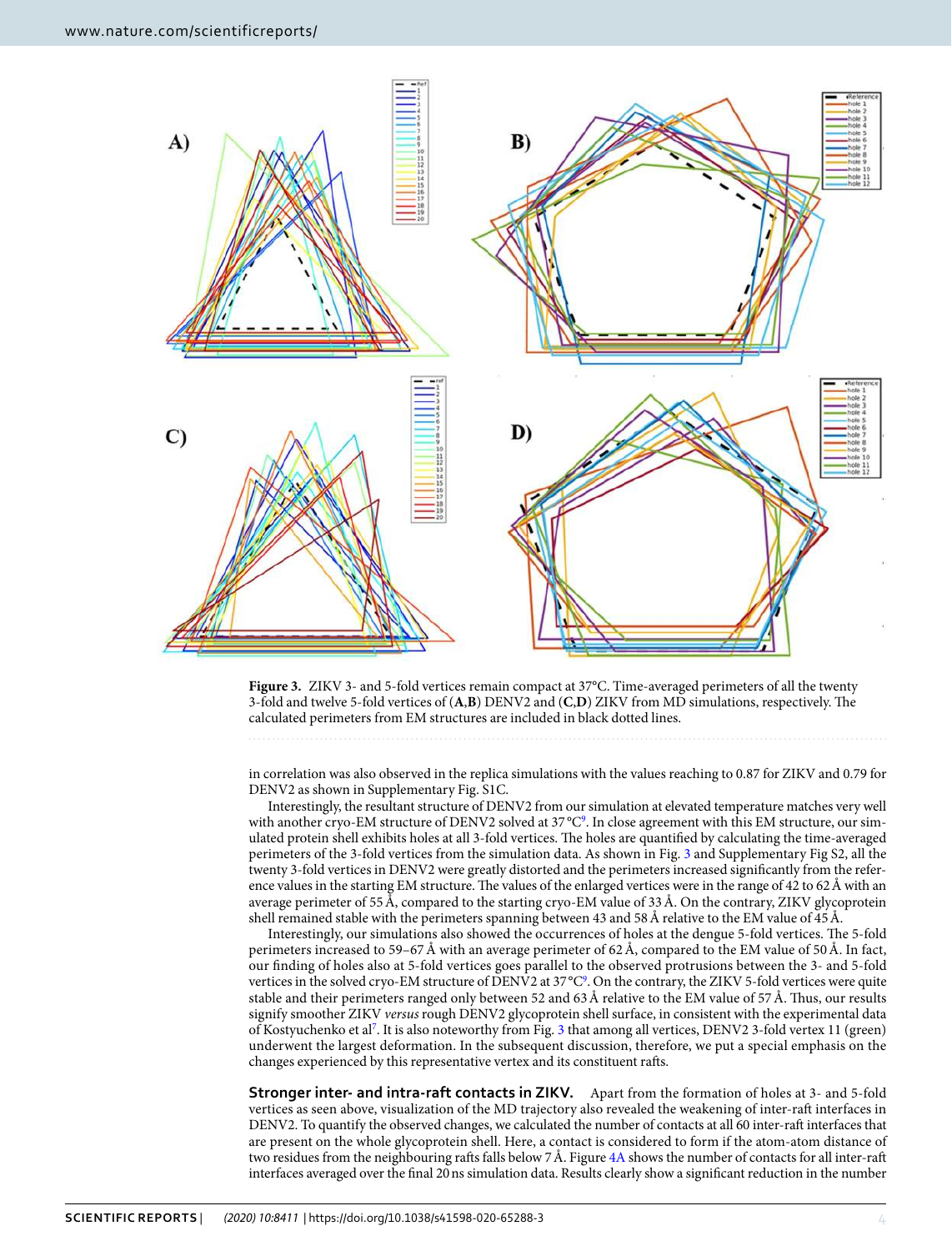

<span id="page-4-0"></span>**Figure 4.** Stronger inter- and intra-raft contacts in ZIKV than DENV2. (**A**) Average number of contacts at all the 60 inter-raft interfaces for ZIKV (red dots) and DENV2 (black stars). Error bars are included. The horizontal lines represent the number of contacts in cryo-EM structures. (**B**) Distribution of inter-raft contacts, calculated with a bin size of 500 contacts for ZIKV (red) and DENV2 (black). (**C**) Average inter-raft interaction energy in ZIKV (red) and DENV2 (black). (**D**) Average interaction energy between two E protein molecules at the ZIKV (red) and DENV2 (black) inter-raft interfaces. Inset shows the 2D distributions and interactions between specific E protein molecules from two neighboring rafts. This 2D image is generated using Chimera 1.11 software suite [\(http://www.rbvi.ucsf.edu/chimera\)](http://www.rbvi.ucsf.edu/chimera) [30](#page-8-13). (**E**) Average inter- and intra-dimer interaction energy in ZIKV (red) and DENV2 (black).

of contacts in DENV2, while ZIKV retained similar contacts as were present in the starting cryo-EM structure. It is worth mentioning here that the number of contacts in both ZIKV and DENV2 starting cryo-EM structures were very similar ( $\sim 8000$ ), as shown by the horizontal lines in Fig. [4A.](#page-4-0) We also performed the cluster analysis to see the differences more explicitly. As Fig. [4B](#page-4-0) shows, the majority of the inter-raft interfaces in DENV2 loose

contacts, while the ZIKV shell becomes compact with certain degree of increased contacts. Along similar line, in Supplementary Fig. S3A, we depicted the two-dimensional representation of a representative 3-fold vertex of ZIKV and DENV2. As evident, the vertex experienced negligible changes in ZIKV, while it weakens in DENV2 with loss of contacts at the raft-raft interfaces. We have calculated the time evolution of the number of contacts at each of the three raft-raft interfaces and shown in Supplementary Fig. S3B. The results suggest that the number of contacts in the constituting interfaces in ZIKV remains fixed or increased, while in DENV2 the contacts reduced significantly. There was a total decrease of ~11000 number of contacts (51.2% decrease) in DENV2, compared to ~ 15% increase in ZIKV contacts. All the three raft-raft interfaces in DENV2 exhibited a reduction of 49%, 68%, and 38% contacts compared to their respective values in the EM structure. A similar reduction in inter-raft contacts was also observed in the adjoining 5-fold vertex of DENV2 (see Supplementary Fig. S4).

To make a direct comparison of the raft-raft interactions in ZIKV versus DENV2, we then calculated the average raft-raft interaction energy over the three inter-raft interfaces present at the representative 3-fold vertex shown in Fig. [4A](#page-4-0). The energy values were computed over the first-half of simulation data, since the DENV2 glycoprotein shell started exhibiting instability beyond this point. As Fig. [4C](#page-4-0) shows, the average raft-raft interaction energy was significantly larger in ZIKV (−78.36 kcal/mol) compared to DENV2 (−60.37 kcal/mol). To find the respective contributions of the constituent E protein molecules, we subsequently split the total raft-raft interaction energy into protein-protein interaction energy. As Fig. [4D](#page-4-0) inset shows, the interactions at a raft-raft interface is primarily contributed by the association of constituting protein molecule A from one raft with protein molecule A' of the adjacent raft  $(A-A')$ , association of protein molecule B of one raft with protein molecule A' of the adjacent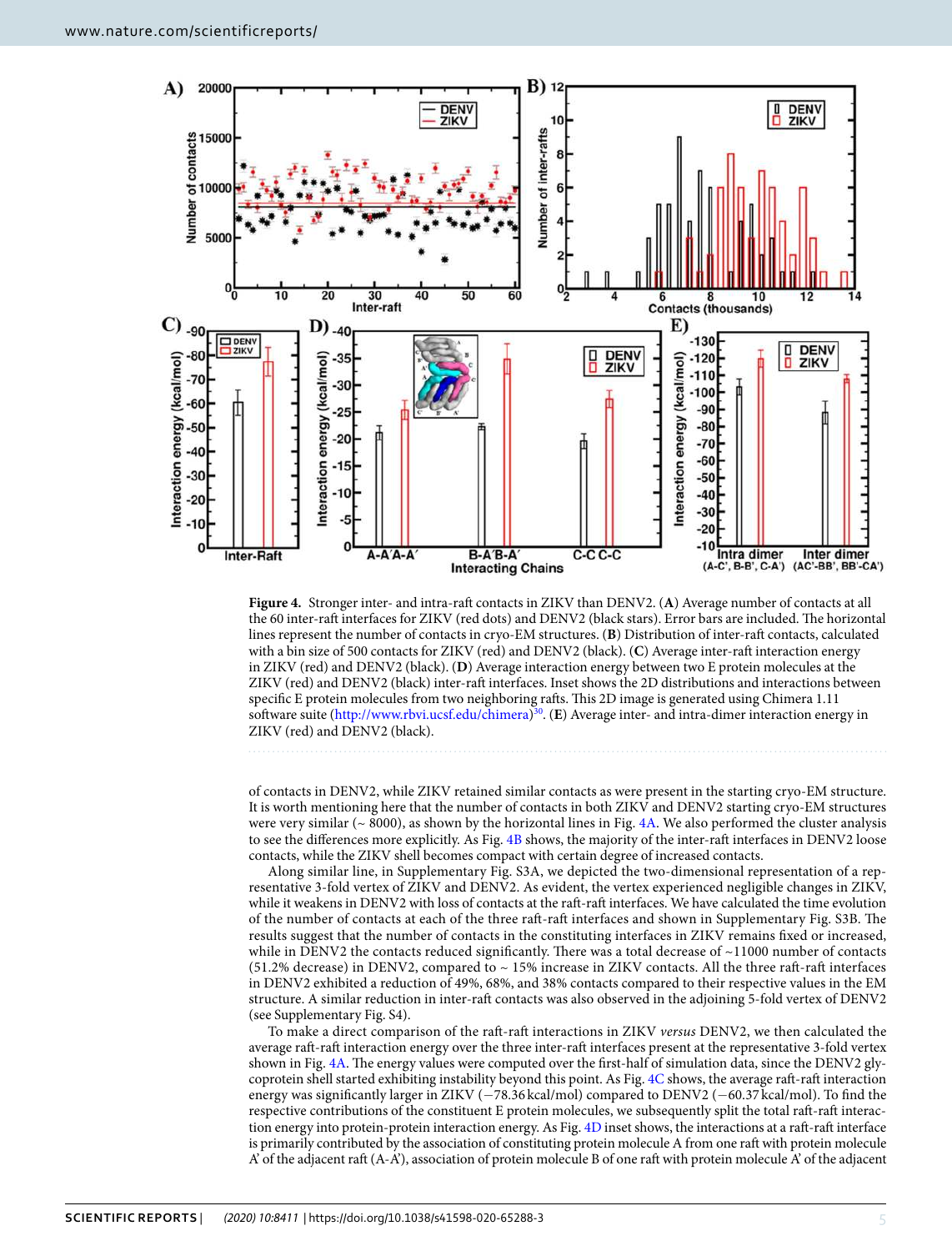

<span id="page-5-0"></span>**Figure 5.** Residue-level energy contributions. Energy contributions at the three protein-protein interfaces - (**A**) A-A', (**B**) B-A', and (**C**) C-C in ZIKV (red) and DENV2 (black) with domain-wise sequence alignments of two E proteins depicted in insets. See Fig. [4D](#page-4-0) inset for E protein notations.

raft (B-A'), and association between protein molecule C of the first raft with protein molecule C of the second raft (C–C). Figure [4D](#page-4-0) shows the comparison of these protein-protein interactions at ZIKV and DENV2 inter-raft interfaces. It is evident that protein-protein interactions in ZIKV is much greater than DENV2 with an energy difference of ~3 kcal/mol at A-A' interface, ~11 kcal/mol at B-A' interface, and ~7 kcal/mol at C-C interface.

We also looked into the intra-raft association by calculating the inter-dimer AC'-BB', BB'-CA' and intra-dimer A-C', B-B', C-A' interaction energies (see Fig. [4D](#page-4-0) inset for the protein molecule nomenclature). Results in Fig. [4E](#page-4-0) suggest that intra-raft interactions - both inter-dimer and intra-dimer – are not too different in ZIKV and DENV2. However, the noteworthy features that emerge from comparing Fig. [4D,E](#page-4-0) are - (i) inter-raft interfaces are always weaker than the intra-raft interfaces, (ii) intra-dimer association is the strongest among all the protein-protein interactions present, in both ZIKV and DENV2. These results are consistent with the experimen-tal report showing that E proteins exist as dimers in solution<sup>[16](#page-8-15)</sup>. Overall, our results suggest that ZIKV has stronger intra- and inter-raft interactions that make this virus glycoprotein shell stronger than the DENV2.

**Electrostatics and H-bonding interactions impart greater ZIKV inter-raft stability.** From the above results it is evident that DENV2 glycoprotein shell is more susceptible to break at high temperature through its inter-raft interfaces. To find the constituent E protein residues that were responsible for such differential inter-raft stability of ZIKV versus DENV2, we looked into the residue-level energy contribution at the inter-raft interfaces of both the glycoprotein shells. As can be noted from Fig. [4D](#page-4-0) inset, the stability of A-A' interface is primarily contributed by the interactions of domain DIII residues of A molecule with the domain DI residues of A' molecule of the second raft (see Fig. [1](#page-1-0) for domain names). Similarly, at B-A' interface, it is the interaction of DIII domain residues of B molecule with the DII domain residues of A' molecule of the second raft that were responsible for the stability. The C-C interface involves the interactions of DIII domain residues of C molecules from the adjacent rafts.

Figure  $5(A-C)$  show the residue-level energy contributions at the three inter-raft regions - A-A', B-A', and C-C in both ZIKV and DENV2 with the domain-wise sequence alignments of two viral E proteins depicted in the insets. Results are shown for the residue-pairs that contributed ≥−1 kcal/mol to the total energy of the respective inter-raft interfaces. As Fig. [5A](#page-5-0) shows, at the inter-raft region A-A', nearly equal number of residue pairs contribute to the total energy in ZIKV and DENV2. However, while majority of these residue pairs were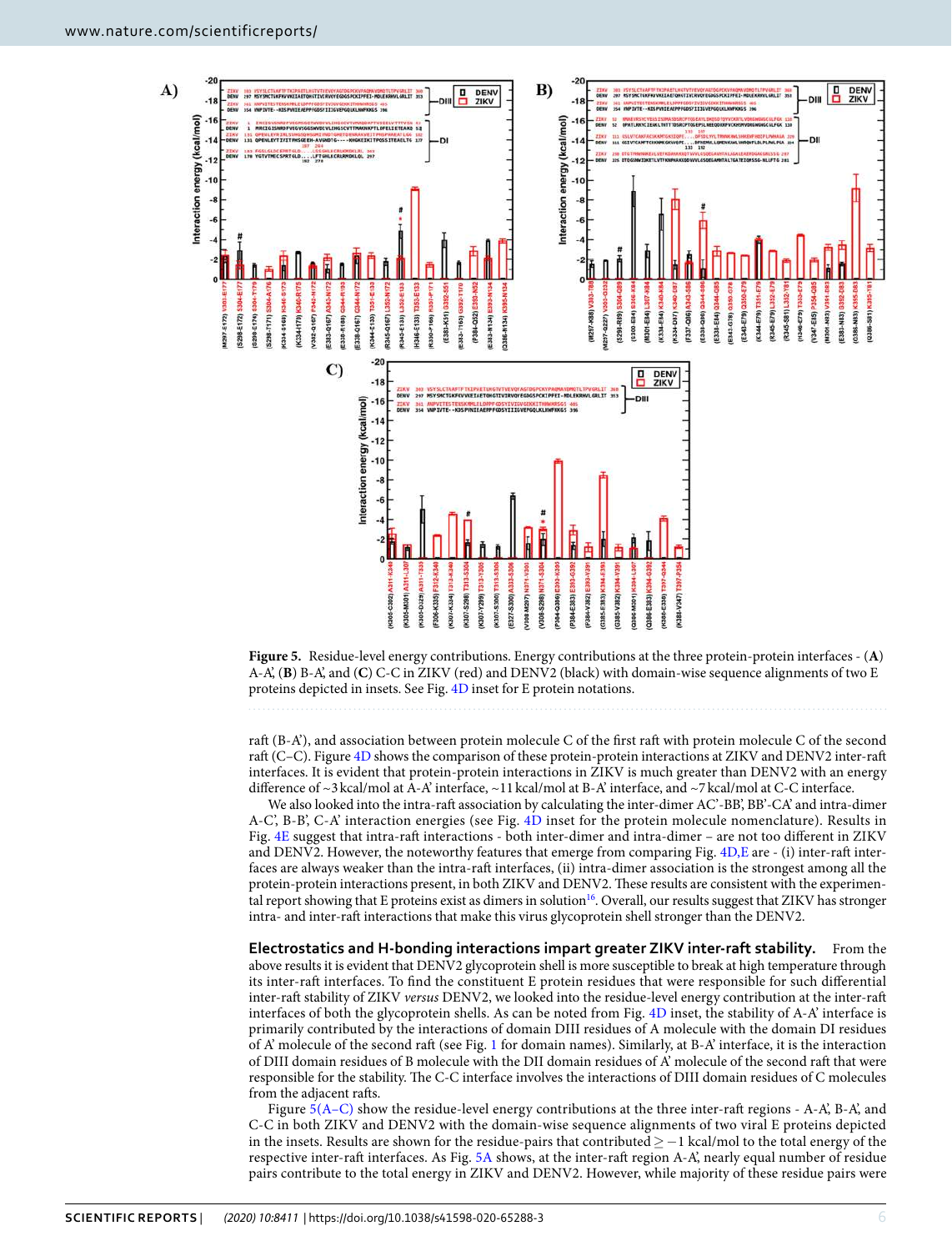involved in electrostatic and H-bonding interactions in ZIKV, they involve in hydrophobic or weakly electrostatic interactions in DENV2. For example, the residue pairs  $Thr353r_1-Glu133r_2$ , Lys $395r_1$ -Asn $134r_2$ , Gln $344r_1$ -Asn $172r_2$ from two neighbouring rafts, r1 and r2 in ZIKV showed >−4 kcal/mol energy contribution, in contrast to the very little contribution of the corresponding residue pairs in DENV2. Though the residues Glu133<sub>r2</sub> and Asn134<sub>r2</sub> were conserved in domain I of both viral proteins, domain III showed substitution from Thr353<sub>r1</sub> and Lys395<sub>r1</sub> in ZIKV to His346<sub>r1</sub> and Gln386<sub>r1</sub> in DENV2. While the ZIKV Thr353<sub>r1</sub> could involve in strong sidechain-sidechain H-bonding interactions with Glu133<sub>r2</sub> and Lys395<sub>r1</sub> could interact electrostatically with Asn134<sub>r2</sub>; DENV2 substitutions fail to sustain such favourable interactions. Similarly, stable H-bond was observed between the side chain of Gln344<sub>r1</sub> and backbone amide of Asn172<sub>r2</sub> in ZIKV. H-bond lifetime analysis have shown that both the above H-bonds persisted up to 70% of simulation time (see Supplementary Fig. S5). On the contrary, no H-bond existed more than 20% of simulation time in DENV2. These results also match favourably well with the ZIKV and DENV2 cryo-EM structure data. For instance, the observed H-bond between backbone amide of Leu352 and sidechain of Glu133 in ZIKV cryo-EM structure<sup>[6](#page-8-5)</sup> was persistent over 50% of the simulation time (indicated by \* in Figs. S5, [5A](#page-5-0)). On the contrary, the reported H-bonds between Ser298 and Glu172 and between Arg345 and Glu133 in the DENV2 cryo-EM structure<sup>[8](#page-8-7)</sup>, existed only for 12% and <10% of the simulation time (indicated by # in Figs. S5, [5A\)](#page-5-0), suggesting significantly weaker interactions in DENV2, which further weakens at higher temperature. It is worth mentioning here that some of the aforementioned H-bonds in the cryo-EM structures were observed upon modelling the missing atoms/residues.

In consistence with the large inter-raft energy difference at B-A' interface (see Fig. [4D](#page-4-0)), the number of ZIKV residue pairs contributing to this interface energy is found to be significantly larger than DENV2 as shown in Fig. [5B.](#page-5-0) Among these, the residue pairs Lys340<sub>r1</sub>-Asp87<sub>r2</sub>, Thr353<sub>r1</sub>-Glu79<sub>r2</sub>, and Lys395<sub>r1</sub>-Asp83<sub>r2</sub> in ZIKV showed large contribution, in contrary to the negligible interaction exhibited by the corresponding residue pairs Lys334<sub>r1</sub>-Asp87<sub>r2</sub>, His346<sub>r1</sub>-Glu79<sub>r2</sub>, and Glu386<sub>r1</sub>-Asn83<sub>r2</sub> in DENV2. While the sidechain-sidechain H-bond between Thr353<sub>r1</sub> and Glu79<sub>r2</sub> was very stable and persistent in ZIKV (see Supplementary Fig. S6 for % H-bond persistence), the substituted His346<sub>r1</sub> in DENV2 showed negligible interaction with Glu79<sub>r2</sub>. Similarly, the polar Lys395<sub>r1</sub>-Asp83<sub>r2</sub> interaction in ZIKV was completely absent in DENV2 due to the sidechain-sidechain repulsion of substituted Glu386<sub>r1</sub> with Asn83<sub>r2</sub>. Nonetheless, a few favorable interactions were present between the DENV2 residue pairs Ser300<sub>r1</sub>-Glu84<sub>r2</sub>, Lys334<sub>r1</sub>-Glu84<sub>r2</sub>, Met301<sub>r1</sub>-Glu84<sub>r2</sub> etc. When compared with the EM data, the H bonds formed by Ser298<sub>r1</sub> and Glu338<sub>r1</sub> respectively with Arg89<sub>r2</sub> and Gln86<sub>r2</sub> in DENV2 cryo-EM structure were retained only for 10% of simulation time (indicated by # in Figs. S6, [5B](#page-5-0)). On the other hand, the cryo-EM structure H-bonds for ZIKV residue pairs Leu352 and Glu79, Thr353 and Glu79, Gly392 and Asp83 persisted>50% of the simulation time (see Supplementary Fig. S6).

At C-C interface of ZIKV, the inter-raft stability was facilitated majorly by the residue pairs Glu393<sub>r1</sub>-Lys395<sub>r2</sub> and Lys394<sub>r1</sub>-Glu393<sub>r2</sub> (Fig. [5C](#page-5-0)). These residues involve in strong electrostatic interactions and contribute significantly toward the total inter-raft stabilization energy. In DENV2, this sequence of charged residues EKK is substituted by PGQ, which fails to stabilize the 5-fold vertex effectively, making it susceptible to temperature. Apart from these strong electrostatic interactions, the C-C interface in ZIKV is also stabilized by multiple H-bond interactions, in contrast to the weak van der Waals interactions in DENV2. H-bond analysis at this interface shows persistent hydrogen bonds in ZIKV that match favorably well with the EM structure data. For example, H-bonds found between  $Asn371_{r1}$  and  $Ser304_{r2}$ , Thr313<sub>r1</sub> and Ser304<sub>r2</sub> in ZIKV cryo-EM structure were persistent for >60% of the simulation time (indicated by \* in Supplementary Fig. S7). The cryo-EM H-bond between Val $308_{r1}$  and Ser29 $8_{r2}$  in DENV2 was also stable during the simulations.

Interestingly, a recent structural study had proposed potential H-bond between Gln350<sub>r1</sub> and Thr351<sub>r2</sub> in CD-loops of the neighboring rafts as a potential contributor in ZIKV stability<sup>[7](#page-8-6)</sup>. However, our data revealed  $<$ 2% persistence of this H-bond during the entire simulation period. Instead, our data suggests that the stability of ZIKV raft-raft interfaces stems from electrostatic interactions among the FG-loops (due to EKK residue sequence at positions 393–395) and interactions between Thr353<sub>CD-loop</sub> and Glu133<sub>e-Eo loop</sub>; Lys340<sub>B-C loop</sub> and Asp87<sub>b-c loop</sub>; Gln344<sub>C-strand</sub> and Ser86<sub>b-cloop</sub>; Lys395<sub>F-G loop</sub> and Asp83<sub>b-cloop</sub>. Thus, from the interaction energy data in Fig. [5,](#page-5-0) we have identified the inter-raft residues Asp83, Asp87, Ser86, Glu133, Lys340, Gln344, Thr353, Glu393, Lys394, Lys395 in ZIKV that play key roles in the ZIKV glycoprotein shell stability.

**Protein structural network reveals stronger inter-raft communications in ZIKV.** A protein structural network often helps visualizing the complex interactions in protein-protein conjugates in a more tractable representation. Hence, we generated the structural network of a representative 5-fold vertex of ZIKV and DENV2 by combining the (significant) interactions at five adjoining C-C interfaces (i.e. five DIII domains at a 5-fold vertex). A protein structural network consists of nodes represented by aminoacids, connected to each other by edges that can be represented by different parameters. Studies have shown that the use of interaction energies as edge weights between nodes can efficiently capture the structural stability of protein-protein complexes<sup>[17](#page-8-16)</sup>. Hence, we represent the ZIKV and DENV2 5-fold vertices in the form of a network based on the pairwise interaction energies of their constituent aminoacids, and the results are shown in Fig. [6.](#page-7-0) In the Figure, the  $C\alpha$  atoms of the interacting nodes are connected by edges representing their interactions, while the edge thicknesses represent the strength of interaction and color code represents the nature of interaction (red: electrostatic interactions >−5 kcal/mol, blue: H-bond interactions −2 to −5 kcal/mol, yellow: vdW interactions <−2 kcal/mol). It is evident from Fig. [6](#page-7-0) that inter-raft communications in ZIKV are more robust through multiple electrostatic and H-bond interactions. Particularly, the intricate network of interlocking FG-loops stabilized by residues Glu393, Lys394, Lys395 was significantly stronger that makes this protein shell stable, even at high temperature or harsh conditions. On the other hand, the weaker communications in DENV2, majorly assisted by feeble vdW interactions and few H-bonds, make this protein shell prone to break. A similar difference in the 3-fold structural network is also observed as shown in Supplementary Fig. S8. However, in accordance with the cryo-EM data at 37 °C that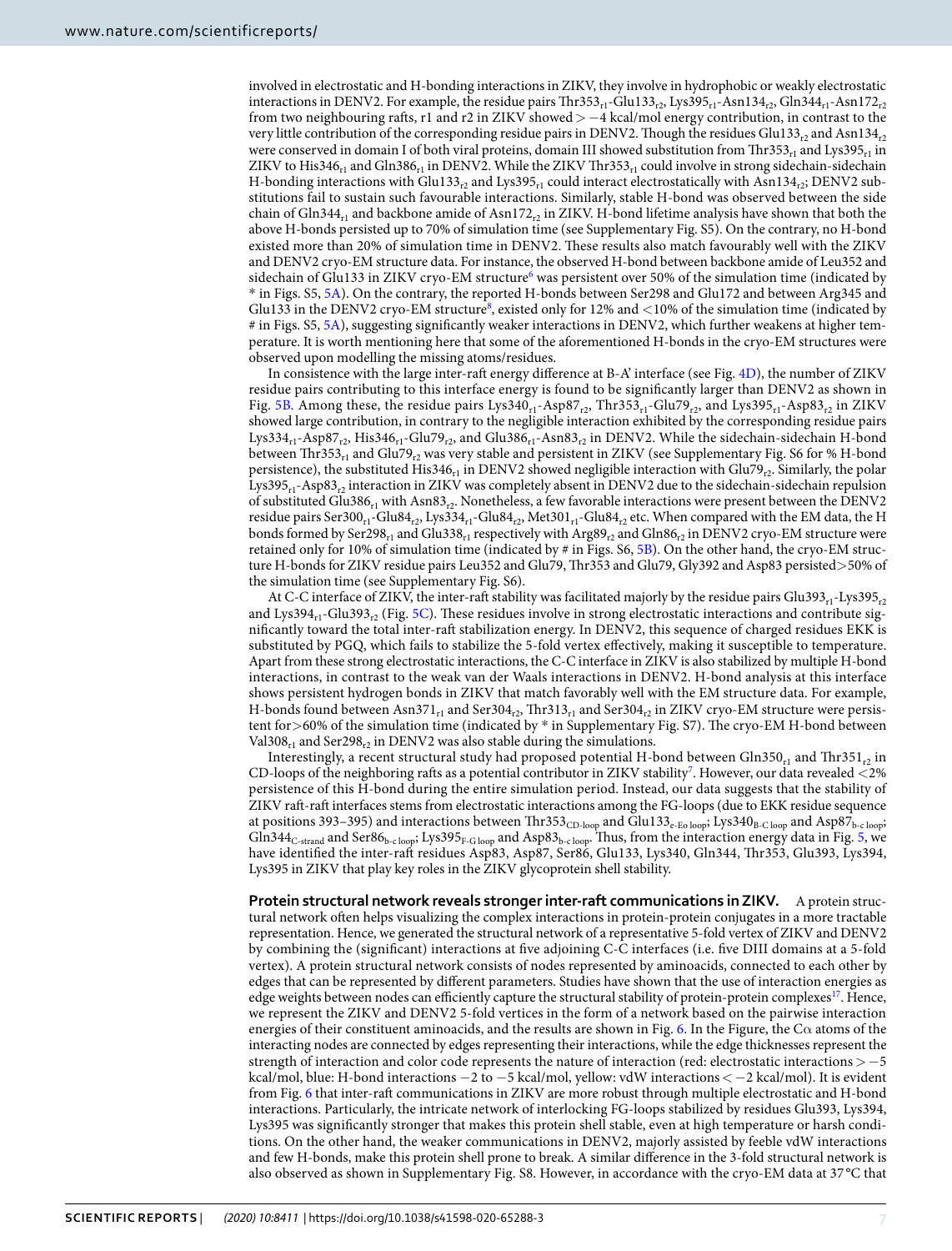

<span id="page-7-0"></span>Figure 6. Residue level energy network. Protein structural network at a 5-fold vertex of ZIKV (above) and DENV2 (below). For clarity, five constituting E protein are colored differently. Color code for interactions - red: electrostatic, blue: H-bond, yellow: vdW.

3-fold vertices are more prone to break, the weaker 3-fold vertex showed lesser inter-raft communications than the 5-fold vertex. Nevertheless, stronger versus weaker communications in ZIKV versus DENV were evident.

We understand that in reality both viral glycoproteins (E and M) are embedded in a lipid bilayer, which would have a significant impact on the movement of the glycoproteins during temperature-induced fluctuations. Here we have omitted the bilayer for simplicity. We believe that the presence of bilayer would have impacted our results quantitatively. For example, the strong interactions between the lipid bilayer and M protein shell would have pushed our simulations to a longer time-scale to capture the changes at the same extent as observed here. Moreover, if the simulations were run at the melting temperature of the bilayer, the observed protrusions could have been more pronounced! However, all these explorations would require at least coarse-graining of the systems.

#### **Summary and Conclusions**

In summary, our results suggest a stronger inter-raft communications on ZIKV E protein shell surface through multiple electrostatic and H-bond interactions that makes this virus less temperature-sensitive. We propose that the identified ZIKV residues could be potential targets for designing small molecule inhibitors to inhibit E protein assembly and membrane fusion, similar to the recently reported HIV and DENV2 envelope-targeted inhib-itors<sup>[18–](#page-8-17)[20](#page-8-18)</sup>. It's worth mentioning here that recently a set of monoclonal antibodies against various flaviviruses, including ZIKV has been tested<sup>[21](#page-8-19)-[24](#page-8-20)</sup>. These virus-neutralizing antibodies were primarily found to target the DIII domain of viral E protein. It was encouraging to see that six of the ten inter-raft residues that we found crucial for ZIKV stability (Lys340, Gln344, Thr353, Glu393, Lys394, Lys395) belonged to the DIII domain. Since there are several other factors involved in the development of antibodies, such as the immunogenicity of the given region on the protein, we ran a prediction of antigenic determinants by Kolaskar and Tongaonkar algorithm to check if our identified residues are good targets for Ab development<sup>[25](#page-8-21)</sup>. Out of the six, three residues - Lys340, Gln344, Thr353 were found to fall in the antigenic peptide sequence (see Supplementary Table S2). Based on our detailed residue-level information, specific ZIKV (and DENV2) antibodies and small molecule inhibitors can be designed. We hope that our findings will motivate experimental designs to combat the spread of the flaviviruses.

#### **Methods**

**System preparation.** Cryo-EM structures of the glycoprotein shell of ZIKV (PDBid: 5IRE)<sup>[6](#page-8-5)</sup> and DENV2 (strain NGC) (PDBid: 3J27)[8](#page-8-7) solved at 3.8 Å and 3.5 Å resolution were used to prepare the initial conformations for simulations. The missing atoms and ZIKV E protein missing residues, 502:V-S-A:504 were incorporated using modeller 9v13 tool<sup>[26](#page-8-22)</sup>. Similarly, the DENV2 M protein missing residues, 73:S-M-T:75 were included. The prepared systems were subjected to united-atom (UA) simulations to explore their structural stability and inherent dynamics.

**Simulation details.** We carried out 40 ns long united-atom MD simulation for each of the ZIKV and DENV2 glycoprotein shells along with the 20 ns long replica simulations by changing the initial velocities (see Supplementary Table S1). It is worth mentioning here that simulating these large systems of  $\sim$  12 million atoms required extensive computational time, and the runtime for 1 ns simulation in our available resource of 256 cores Intel Xeon E5-2650 processors varied from 48–52 hrs. Hence, simulating these systems for more than 40 ns was difficult. Nevertheless, as shown above, this time length was sufficient to extract new insights, since the results converged to the reported cryo-EM data.

The two viral glycoprotein shells were subjected to UA simulations at 37 °C using GROMOS96 53A6 forcefield<sup>[27](#page-8-23)</sup>. In the UA simulations, except for the non-polar hydrogens, each other atoms of the virus glycoprotein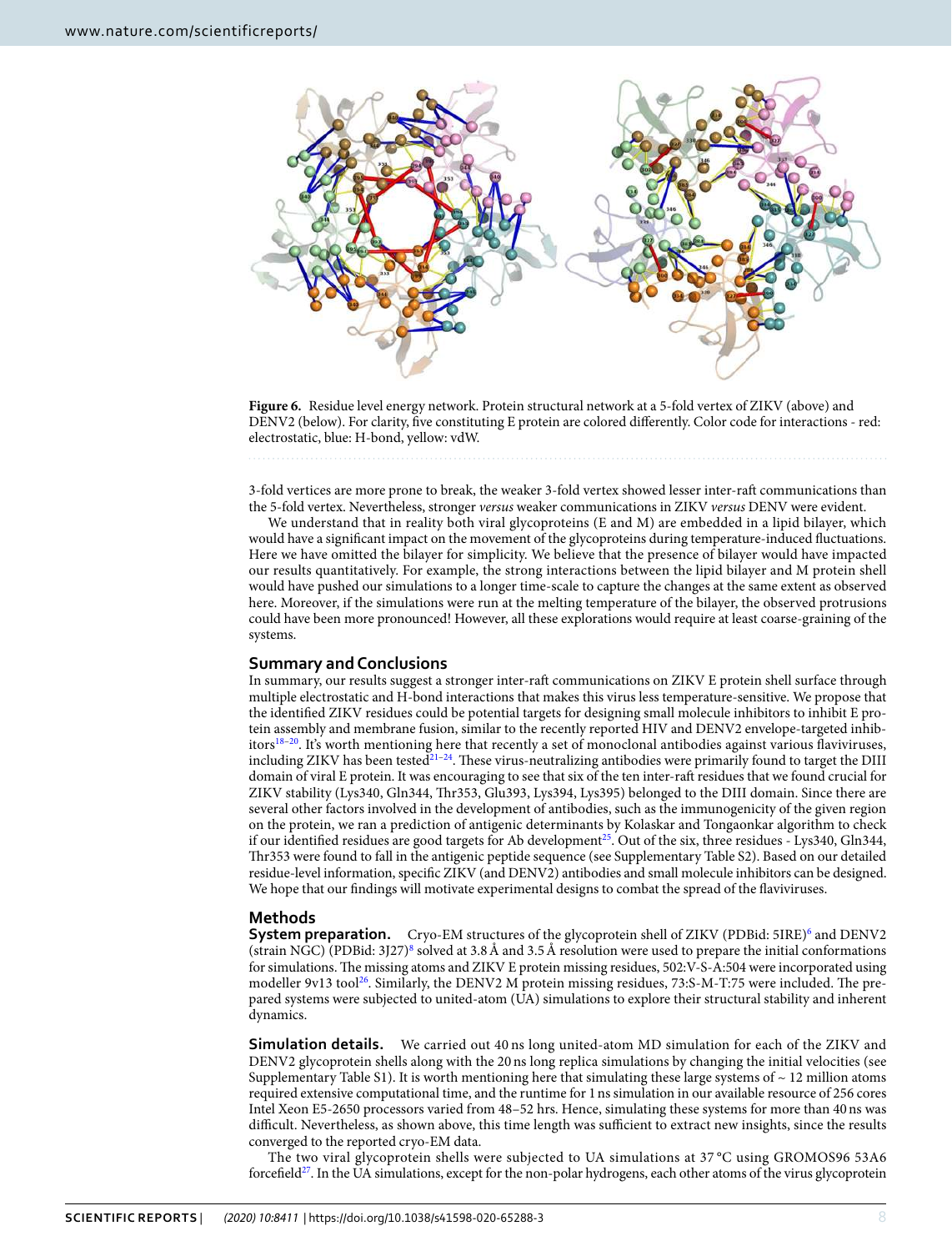shells were described explicitly. The non-polar hydrogens were embedded with the heavy atoms to which they were bonded. Initially, the systems were briefly minimized using steepest descent and conjugate gradient algorithms, followed by solvation with explicit water (SPC model) in cubic periodic box. The interior of the glycoprotein shells was thoroughly packed with water. The salt concentration of 0.15 M was maintained. The solvated systems were then subjected to extensive energy minimization, followed by thorough equilibration in NPT ensemble to adjust the solvent density. A cut off of 1.0 nm for both van der Waals (vdW) and electrostatic interactions and particle mesh Ewald sum with real space cut-off at 1.0 nm were used. LINCS algorithm was used to constrain all bonds involving hydrogen atoms. The systems were equilibrated for 1 ns with a time step of 2 fs. Finally the production run was performed for 40 ns for each ZIKV and DENV2 system. The above simulation protocol was followed for the 20 ns long replica simulations also. All the simulations were performed using Gromacs 2018 simulation software<sup>[28](#page-8-24)</sup>. We utilized gromacs trajectory analysis tools and in-house scripts to extract the information from simulation data. The density maps from simulation data were generated using the volmap tool in VMD<sup>[29](#page-8-14)</sup> at a resolution of 1.0 Å. Chimera<sup>[30](#page-8-13)</sup> was used to visualize and align the density maps to compute the correlation. Molecular mechanics generalized Born surface area (MMGBSA) method is used to calculate the inter- and intra-raft interaction energies, and subsequently residue-level decomposition was performed to obtain residue-residue interactions<sup>[31](#page-8-25)</sup>.

Received: 9 December 2019; Accepted: 22 April 2020; Published online: 21 May 2020

#### **References**

- <span id="page-8-0"></span>1. Baud, D., Gubler, D. J., Schaub, B., Lanteri, M. C. & Musso, D. An update on Zika virus infection. The Lancet **390**, 2099–2109 (2017).
- <span id="page-8-1"></span>2. Pierson, T. C. & Diamond, M. S. The emergence of Zika virus and its new clinical syndromes. Nature **560**, 573–581 (2018).
- <span id="page-8-2"></span>3. Foy, B. D. et al. Probable non-vector-borne transmission of Zika virus, Colorado, USA. Emerg. Infect. Dis. **17**, 880–2 (2011).
- <span id="page-8-3"></span>4. Musso, D. et al. Potential Sexual Transmission of Zika Virus. Emerg. Infect. Dis. **21**, 359–361 (2015).
- <span id="page-8-4"></span>5. Lindenbach, B. D., Thiel, H.-J. & Rice, C. M. 33 Flaviviridae: The Viruses and Their Replication. (2006).
- <span id="page-8-5"></span>6. Sirohi, D. et al. The 3.8 Å resolution cryo-EM structure of Zika virus. Science **352**, 467–70 (2016).
- <span id="page-8-6"></span>7. Kostyuchenko, V. A. et al. Structure of the thermally stable Zika virus. Nature **533**, 425–428 (2016).
- <span id="page-8-7"></span>8. Zhang, X. et al. Cryo-EM structure of the mature dengue virus at 3.5-Å resolution. Nat. Struct. Mol. Biol. **20**, 105–110 (2013).
- <span id="page-8-9"></span>9. Fibriansah, G. et al. Structural Changes in Dengue Virus When Exposed to a Temperature of 37 C. J. Virol. **87**, 7585–7592 (2013).
- <span id="page-8-8"></span> 10. Zhang, X. et al. Dengue structure differs at the temperatures of its human and mosquito hosts. Proc. Natl. Acad. Sci. USA **110**, 6795–6799 (2013).
- <span id="page-8-11"></span><span id="page-8-10"></span> 11. Lim, X.-X. et al. Conformational changes in intact dengue virus reveal serotype-specific expansion. Nat. Commun. **8**, 14339 (2017). 12. Perilla, J. R., Hadden, J. A., Goh, B. C., Mayne, C. G. & Schulten, K. All-Atom Molecular Dynamics of Virus Capsids as Drug Targets. J. Phys. Chem. Lett. **7**, 1836–1844 (2016).
- 13. Perilla, J. R. & Schulten, K. Physical properties of the HIV-1 capsid from all-atom molecular dynamics simulations. Nat. Commun. **8**, 15959 (2017).
- 14. Reddy, T. & Sansom, M. S. P. The Role of the Membrane in the Structure and Biophysical Robustness of the Dengue Virion Envelope. Structure **24**, 375–382 (2016).
- <span id="page-8-12"></span> 15. Marzinek, J. K., Holdbrook, D. A., Huber, R. G., Verma, C. & Bond, P. J. Pushing the Envelope: Dengue Viral Membrane Coaxed into Shape by Molecular Simulations. Structure **24**, 1410–1420 (2016).
- <span id="page-8-15"></span> 16. Modis, Y., Ogata, S., Clements, D. & Harrison, S. C. Variable Surface Epitopes in the Crystal Structure of Dengue Virus Type 3 Envelope Glycoprotein. J. Virol. **79**, 1223–1231 (2005).
- <span id="page-8-16"></span> 17. Appadurai, R. & Senapati, S. Dynamical Network of HIV-1 Protease Mutants Reveals the Mechanism of Drug Resistance and Unhindered Activity. Biochemistry **55**, 1529–1540 (2016).
- <span id="page-8-17"></span> 18. Lin, P.-F. et al. A small molecule HIV-1 inhibitor that targets the HIV-1 envelope and inhibits CD4 receptor binding. Proc. Natl. Acad. Sci. **100**, 11013–11018 (2003).
- 19. Schmidt, A. G., Lee, K., Yang, P. L. & Harrison, S. C. Small-Molecule Inhibitors of Dengue-Virus Entry. PLoS Pathog. **8**, e1002627 (2012).
- <span id="page-8-18"></span> 20. Modis, Y., Ogata, S., Clements, D. & Harrison, S. C. A ligand-binding pocket in the dengue virus envelope glycoprotein. Proc. Natl. Acad. Sci. USA **100**, 6986–91 (2003).
- <span id="page-8-19"></span> 21. Crill, W. D. & Roehrig, J. T. Monoclonal antibodies that bind to domain III of dengue virus E glycoprotein are the most efficient blockers of virus adsorption to Vero cells. J. Virol. **75**, 7769–73 (2001).
- 22. Beasley, D. W. C. & Barrett, A. D. T. Identification of neutralizing epitopes within structural domain III of the West Nile virus envelope protein. J. Virol. **76**, 13097–100 (2002).
- 23. Zhao, H. et al. Structural Basis of Zika Virus-Specific Antibody Protection. Cell **166**, 1016–1027 (2016).
- <span id="page-8-20"></span> 24. Yang, M., Dent, M., Lai, H., Sun, H. & Chen, Q. Immunization of Zika virus envelope protein domain III induces specific and neutralizing immune responses against Zika virus. Vaccine **35**, 4287–4294 (2017).
- <span id="page-8-21"></span>25. Vita, R. et al. The Immune Epitope Database (IEDB): 2018 update. Nucleic Acids Res. **47**, 339–343 (2018).
- <span id="page-8-22"></span>26. Šali, A. & Blundell, T. L. Comparative Protein Modelling by Satisfaction of Spatial Restraints. J. Mol. Biol. **234**, 779–815 (1993).
- <span id="page-8-23"></span>27. Oostenbrink, C., Villa, A., Mark, A. E. & Van Gunsteren, W. F. A biomolecular force field based on the free enthalpy of hydration and
- solvation: The GROMOS force-field parameter sets 53A5 and 53A6. J. Comput. Chem. **25**, 1656–1676 (2004).
- <span id="page-8-24"></span> 28. Abraham, M. J. et al. GROMACS: High performance molecular simulations through multi-level parallelism from laptops to supercomputers. SoftwareX **1–2**, 19–25 (2015).
- <span id="page-8-14"></span>29. Humphrey, W., Dalke, A. & Schulten, K. VMD: visual molecular dynamics. J. Mol. Graph. **14**(33–8), 27–8 (1996).
- <span id="page-8-13"></span> 30. Pettersen, E. F. et al. UCSF Chimera?A visualization system for exploratory research and analysis. J. Comput. Chem. **25**, 1605–1612 (2004).
- <span id="page-8-25"></span> 31. Mongan, J., Simmerling, C., McCammon, J. A., Case, D. A. & Onufriev, A. Generalized Born Model with a Simple, Robust Molecular Volume Correction. J. Chem. Theory Comput. **3**, 156–169 (2007).

#### **Author contributions**

Conceptualization, M.H.R. and S.S.; Methodology, V.R.C. and C.P.; Analysis, C.P., V.R.C., M.A., P.D.R. and M.H.R.; Investigation, C.P., V.R.C., M.A. and S.S.; Writing-original Draft, C.P.; Writing-Review & Editing, S.S.; Supervision, S.S.